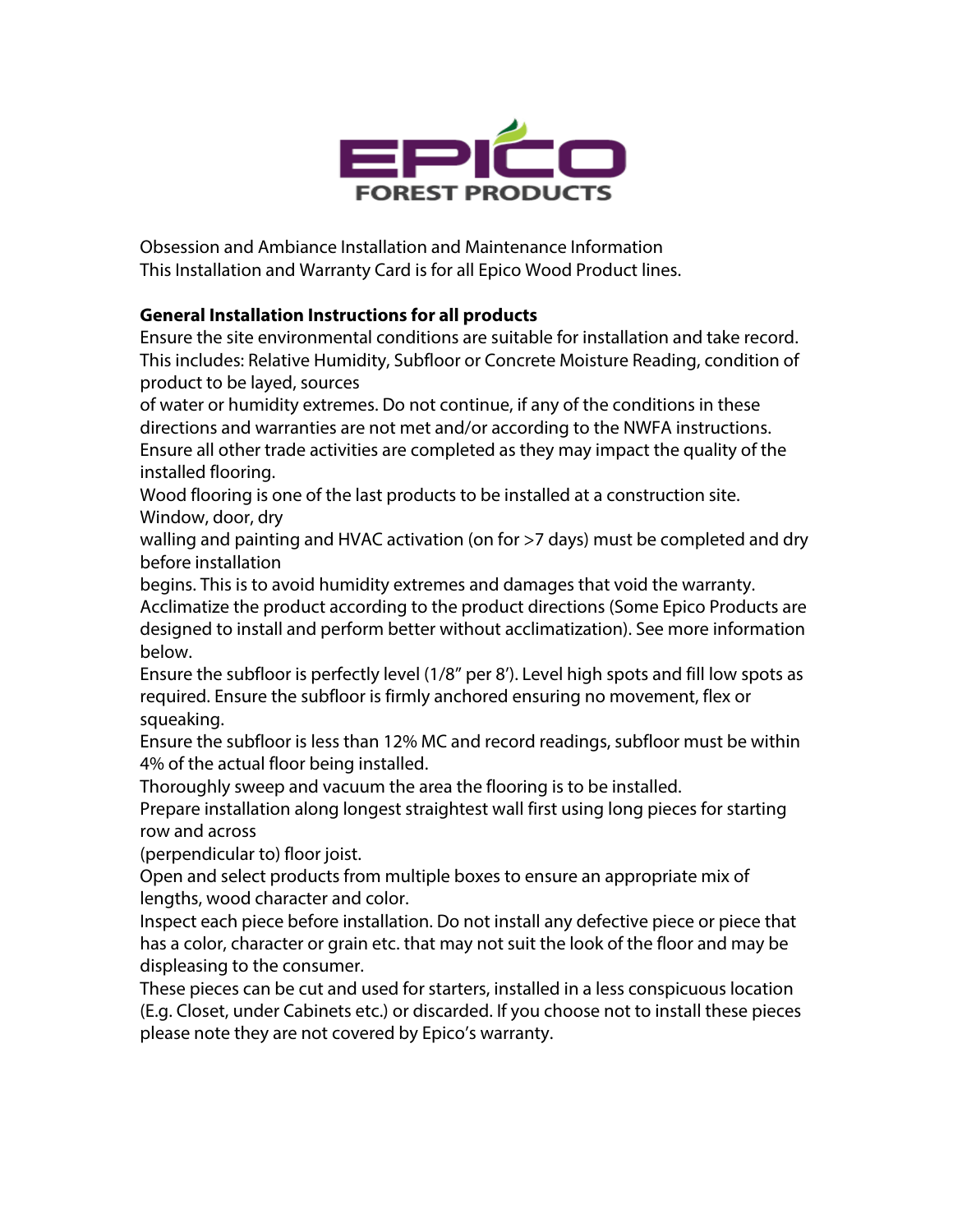### **Preparation of Plywood & Concrete Subfloor**

Epico Forest Products recommends that all Hardwood Flooring be installed with a minimum of 5/8'' (15.8750 mm) A.P.A. approved, C.S.P/D.F.P. stamped plywood, or 3/4'' O.S.B. Underlay

grade PS2-92 rated, or concrete slab. The use of particleboard as a subfloor will automatically void the warranty. Consult your Authorized Epico Forest Product Dealer for recommendations on your specific subfloor application. Any failure of Epico Hardwood Flooring relating to improper subfloors, or subfloor preparation is not the responsibility of Epico Forest Products, and will not be covered under warranty. Sweep and vacuum subfloor. Ensure that old carpets, oils, foreign particles, protruding nails, carpet glues, etc., are removed prior to installation. For wood subfloors, make sure they are level, clean, dry and securely fastened. Repair and/or replace any section that is rotted or damaged.

Always follow local building codes.

Do not install Epico Forest Products Solid hardwood flooring over concrete unless an acceptable plywood subfloor and vapor barrier is firmly anchored over sleepers and a dehumidifier is in place to continuously remove excess humidity from the room.

#### **Moisture Content Acceptable subfloors & ground levels installations for Epico Forest Products**

| A-Solid Hardwood        | Plywood, OSB              | At, above ground level             | Nail              |
|-------------------------|---------------------------|------------------------------------|-------------------|
| A-Engineered            | Plywood, OSB,<br>Concrete | At, above or below<br>ground level | Nail, Glue, Float |
| O- Royal Stable<br>Sawn | Plywood, OSB,<br>Concrete | At, above or below<br>ground level | Nail, Glue, Float |

Plywood: The maximum moisture content (MC) for plywood should never exceed 12% Concrete: The maximum moisture content for concrete should never exceed 12% The difference between the flooring and the subfloor should never exceed 4%

# **Tools & Accessories - For all types of Installations**

Table saw, miter saw, measuring tape, nail set, hammer, tapping block, nail gun (manual or pneumatic),

square, chalk line, putty fill, broom, dustpan. Always consult the

dealer you purchased your flooring from for appropriate installation tools.

# **Tools & Accessories - Nail Down**

15 lb felt or equivalent, nail gun or staple gun (manual or pneumatic), square, chalk line, putty fill,

broom, dustpan. See Chart #4 for nail gun & cleat recommendations.

# **Tools & Accessories - Glue Down**

Trowel, cleaning solvent and moisture cured glue - See Chart #5 for recommendations.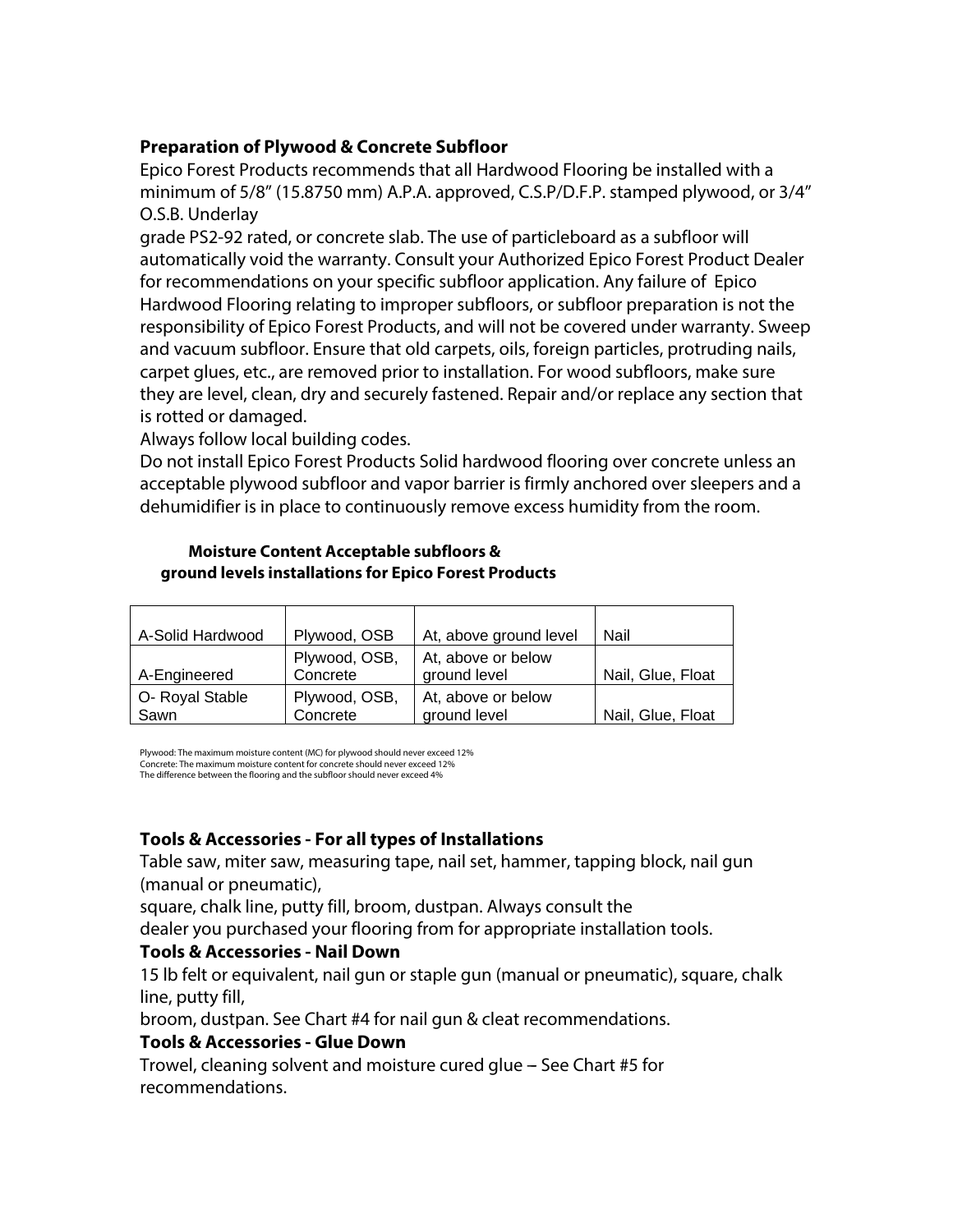NOTE: It is extremely important that you use the proper trowel to ensure maximum coverage and produce a

good bond between subfloor and flooring. You may also require a 100-150 pound roller.

# **Tool & Accessories - Floating Floors**

 glue, Life Stepps Premium Under pad, mineral solvents (for cleaning glue), and shims. \*\* All flooring strips should be installed perpendicular (right angle), to the floor joists. In some applications, installing

parallel to floor joist may be required for aesthetic reasons. Consult your dealer, installer, and developer

for their recommendations and building code requirements.

# **Installation - Expansion Gap allowances**

Ambiance Solid 3/4'' Leave 3/4'' around entire room Ambiance Engineered 9/16''

Obsession Royal Solid Sawn 3/4''

For floating floors a 3/4'' expansion gap must be left up against all vertical obstructions (Chart #1)

# **Material Acclimatization**

# **Ambiance Solid:**

Open boxes fully (never just the ends) and allow the wood to acclimate to the ambient temperature of the room. The wood must be given 48-72 hours at approx. 23° C (72°F) and a relative humidity of 40%before installation. Special note: In some instances you may not be able to acclimate flooring.

When the relative humidity is too high or to low (above 50 % and below 40 % RH), acclimating may not be suitable. Always consult your hardwood flooring dealer or installer for their recommendations. Expansion and contraction caused by acclimating is not covered under this warranty.

Royal Stable Sawn: Do not acclimate. Flooring must be installed immediately upon opening the boxes.

Hardwood flooring should be one of the last items installed when renovating your home. For new construction, the heating system must be operating for at least one week (7 days) at normal residential temperatures (approx.  $70^{\circ}$ F / 22 $^{\circ}$ C) prior to installation.

# **Additional Allowance Recommendations**

This will cover waste, defects or personal preference of boards. It is the installer's and owner's responsibility that all pieces be inspected, and graded prior to installation. If any piece does

not meet installer/owner's personal standard, do no install these pieces. If you choose not to install pieces because of appearance, length of piece, or your personal visual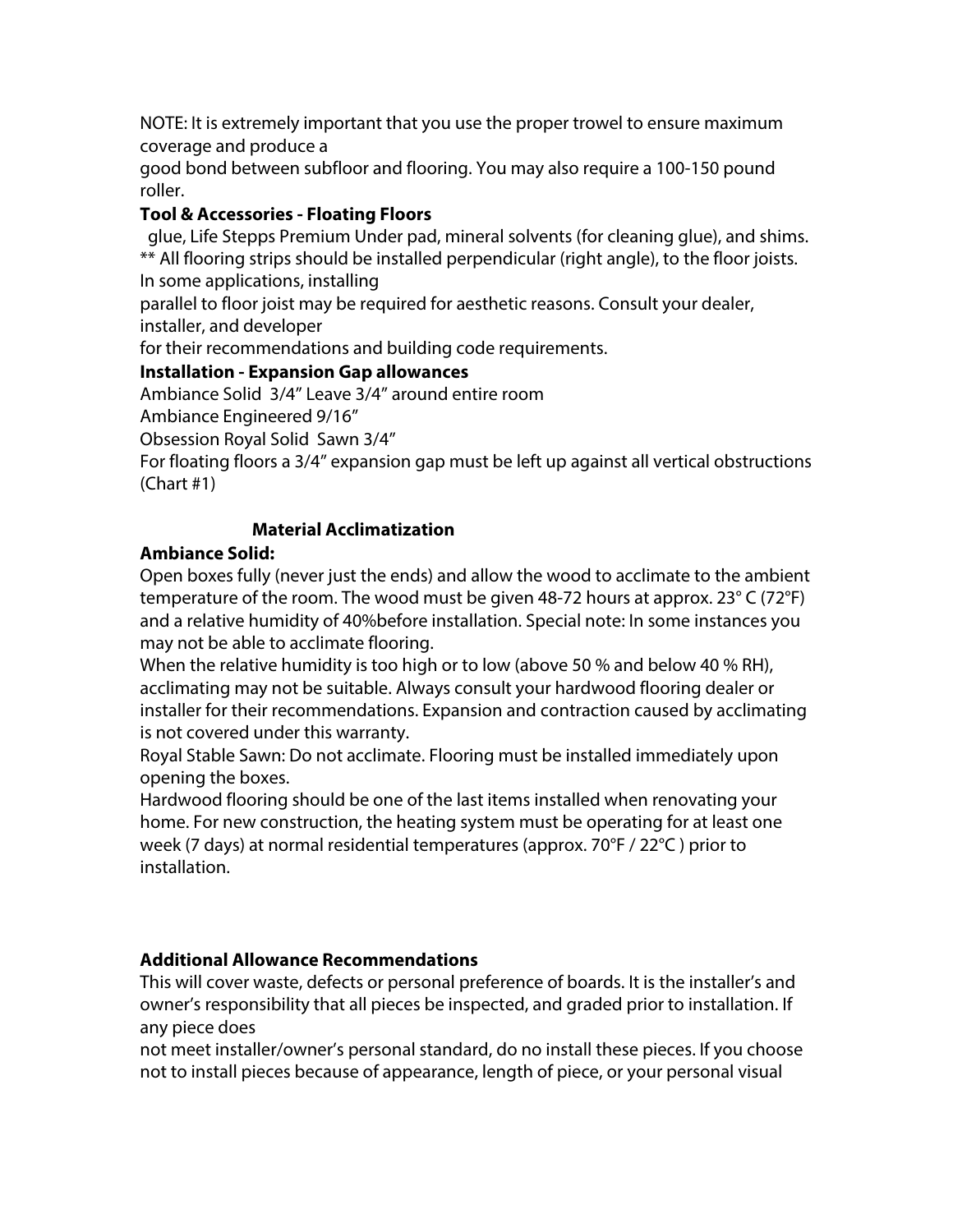standards, this will not be considered part of the 5% defect allowance. It is also recommended to have additional materials kept in case of future repairs.

2 1/4'' - 4 3/8'' widths 5% additional 5'' - 10'' widths 8% additional (Chart #2)

### **Important Notes**

FOR ALL INSTALLATIONS - ALWAYS WORK FROM 5-6 DIFFERENT BOXES AT ONE TIME The installer is the final grader. Installer/homeowner will take full responsibility for all flooring that is installed, even if the primary owner of the residence is absent at the time of installation. If you

are unsure of any requirements, please consult a Epico Forest Products dealer prior to installation. Although Epico Forest Products takes every precaution to ensure that Ambiance and Obsession's Hardwood Flooring is graded and shipped to industry standards, we suggest you inspect each piece of the flooring before installation. Boards that you may not like the look of, or contain a mark that you think will affect the look of the floor should be used as cut pieces for your start/end pieces. You may also use these pieces in less conspicuous areas such as in closets or under couches and sofa's etc.

# **Nailed Down Application**



for nail gun and cleat recommendations

**Step #1** – Mark your starting line using a chalk line, draw a quide line out from the starting wall by measuring out the width of one board plus (see Chart #1). This line is where your first strip of flooring is going, and also allows for the expansion gap. It is very important for the starting line to be straight and square (see Fig. #1).

**Step #2** – Install the strips

Face nail or glue using a moisture cured adhesive (best practice) on the first row of strips with the

grooved side facing the wall; put the nails as close to the wall as possible. This way, the quarter round

will cover the nail heads. You may have to face nail for the first few rows before there is enough room to

use the nail/staple gun. It must be nailed/stapled down or glued by hand rather than with the hardwood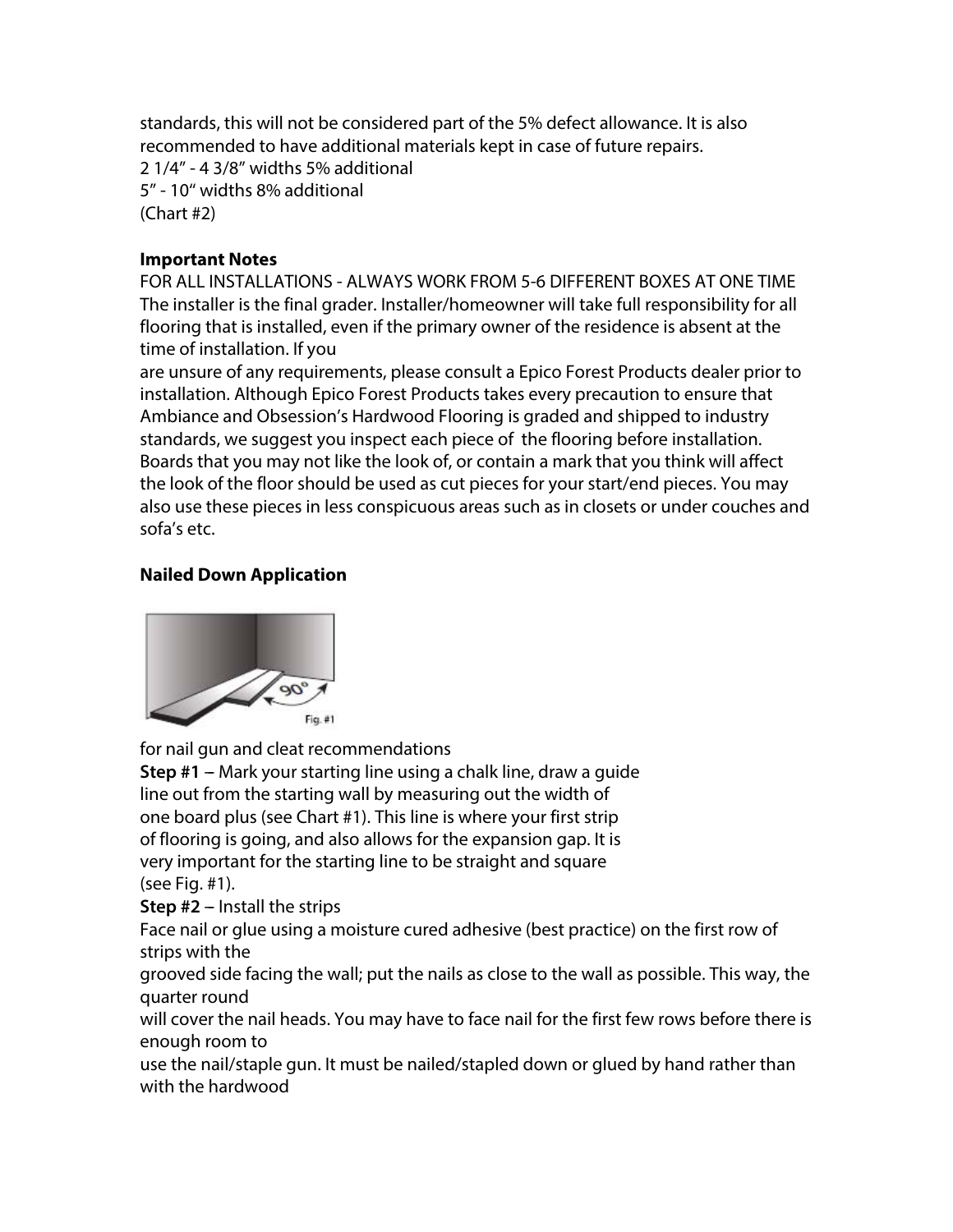floor-nailing machine because of the vertical wall obstruction. When clearance allows, start using the

hardwood floor nail/staple gun. Nails/staples should be spaced a minimum 2"-3" (57 -76 mm) from

both ends of the boards, and for all other nails/staples, see Chart #3. Measure and cut the strip to the

required length to finish the first row. The remaining section should be used to start the second row, in

order to minimize cut waste. The strip selection for completing the first row must be long enough to

yield a remaining section of adequate length. Leave the required expansion gap (Chart #1) between the wall and the end of each strip in each row. The subsequent rows must be installed in the same manner.

Don't be afraid to waste a few strips in order to adjust and test the nailing machine. See Hardwood Floor Nailing Tips. When you reach the last few rows, you may not be able to complete these rows with the nail/staple gun, due to vertical obstructions. Toe nail, face nail, or glue the last remaining rows.

NOTE : You may have to rip the last strips along the wall in order for them to fit properly. Don't forget to leave the minimum space for expansion (Chart #1).

**Step #3** – Finally Install the transition pieces, baseboards and/or quarter round moldings. Following the initial installation,

vacuum thoroughly. For detailed installation guidelines for your specific installation, contact your Authorized Epico Forest Products Dealer.

Installing over a crawl space: You may install over a crawl space providing care has been taken to cover all areas of exposed earth with a 6 mm C.G.S.B polyethylene. You must also ensure that sufficient cross ventilation exists so that no moisture will accumulate and be absorbed in the wood flooring. Follow local building codes.

# **Wood Displacement (Dimples on Surface)**

Hardwood Flooring, dense smooth woods in particular, may show dimpling on the surface from the

displacement of wood by the fastener. Ambiance or Obsession Flooring should not dimple providing installation is

adhered to. Therefore, dimpling is not covered under the Epico Forest Product's warranty. It is the responsibility of the

installer to monitor and take immediate action if dimpling occurs. ( i.e adjusting air pressure, using smaller cleats, adjust/repair nail driver pin, adjust nailer shoe angle etc).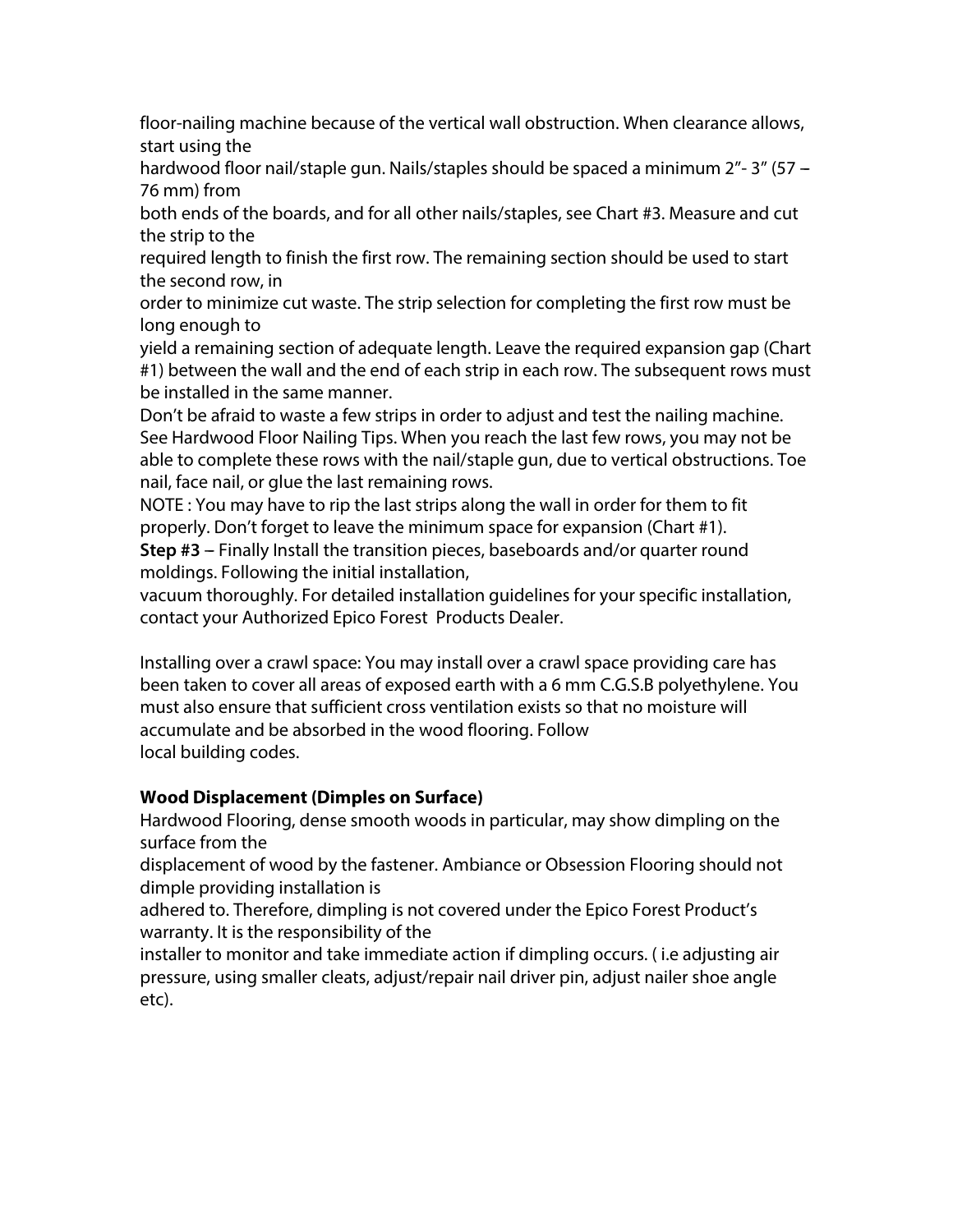### **Nailing Pattern/Schedule**

|                  | Ends of the boards | Along the board |  |
|------------------|--------------------|-----------------|--|
|                  |                    |                 |  |
| A-Solid Hardwood | $2 - 3"$           | $6 - 8"$        |  |
| O- Royal Stable  |                    |                 |  |
| Sawn             | $2 - 3"$           | 4-6"            |  |

Chart #4

### **Hardwood flooring Nail Gun & Fastener Recommendations**

Ambiance Solid 16 or 18 Gauge Nails

Royal Stable Sawn 18 Gauge  $1-3/4'' - 2''$  Cleats

Recommendation based on the approved subfloors. Anything outside of this guideline, contact a Epico dealer.

### **Hardwood Floor Tips**

Here are a few tips to make your job easier, should you decide to use a hardwood floor nailer or staple gun.

1. Prevent any scratches and indentations on the surface of the board by keeping the nailer plate (base) clean, free from nicks and scratches at all times. Also by putting down the nailer/stapler on

the plywood or on a piece of cardboard, not directly on the prefinished floor.

2. Make sure the nailer/stapler base is squared and sits well on the edge of the strip to ensure the nails /staples are secured into the nailing channel at the proper angle to prevent dimpling and

damaging the edges of the strips.

3. Verify regularly the hardwood floor nailer/stapler is in working condition to prevent damages to the strips.

4. Start the second row and subsequent rows with a strip of at least 6'' (150 mm) longer or shorter than the strip used in the previous row. This will eliminate unsightly step effects. The remainder

of the floor should follow this rule to ensure an aesthetically pleasing floor. \*Pneumatic nailer. Air pressure should be adjusted adequately for each species of hardwood floor being installed and checked regularly (always try it before using) so that the cleats are seated properly in the nailing channel to avoid dimpling. \*Great attention to detail during fabrication on the part of the Epico Forest Product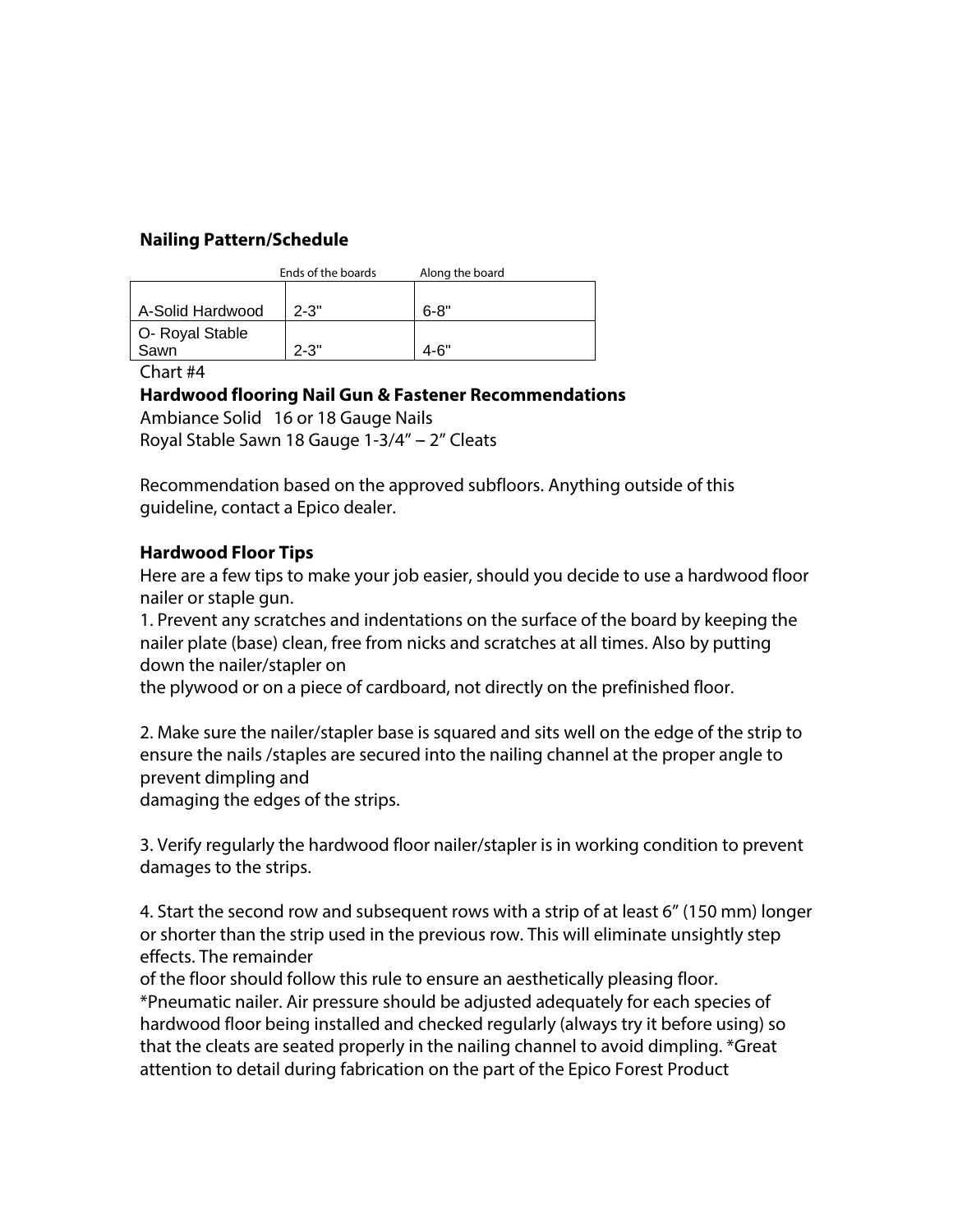Hardwood Flooring team ensures exceptional QUALITY in the finished product. Longevity of hardwood floors is directly related to proper installation and lifetime commitment to appropriate care and maintenance.

# **Glue Down Installation Instructions**



# **Step #1 – Mark your starting line**

Epico Forest Products recommends that your Ambiance or Obsession product be installed parallel to the longest, straightest wall in the room. Start by measuring out from the wall 10 boards wide. Example: for 3.25" Solid Sawn flooring, 10 x 3.25" = 32.50'', plus the expansion gap of

¾'' which totals 33.25'' from the wall. See Chart #1 for expansion gap widths for all products. Using a chalk line draw a guideline parallel to the wall based on the above measurements. This will eliminate any ripping of material at the end of the job for the last row. Using the straightest pieces of 1"x 2"x 8' length of wood and 2-inch concrete nails or screws, fasten the strips to the concrete. Your first row of starter boards will butt against this, so make sure that

the strips are in line with the chalk line because this will

determine how straight your floor will be.

Note: If you are cutting a piece that has not been set aside for

cutting, make sure it is long enough to yield your next row's

starting piece. Leave the expansion gap (See Chart #1) between

the wall and the end of each strip in each row. See Fig #2.

**Step #2 - Spread the adhesive** 

NOTE: Epico Forest Products: only recommends installations when a moisture-cured polymer glue is used. Follow directions of glue manufacturer. Do not use latex/water based glues. Apply the recommended adhesive with a trowel according to the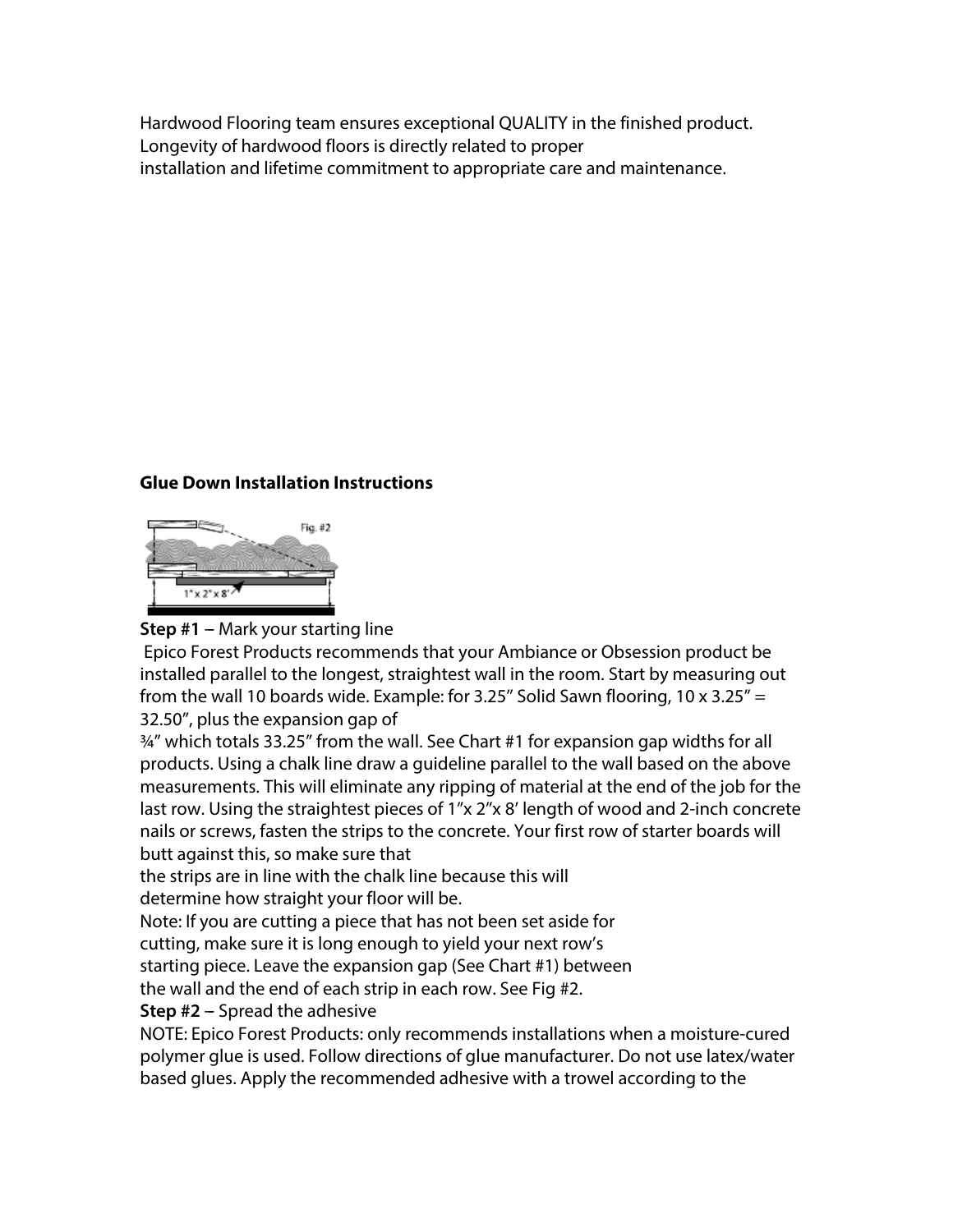manufacturer's installation instructions (found on adhesive pail) for the specific adhesive that is being used.

SPECIAL NOTE: Open time and installation on adhesives vary from manufacturer to manufacturer so read instructions carefully before starting. Open time can also be affected greatly depending on the temperature and humidity. See Chart #5 for Adhesive recommendations.

**Step #3** – Install the strips

You should inspect each piece of Epico Forest Product Hardwood Flooring before installation. Boards that you may not like the look of, or with a flaw that you think will affect the look of the floor, should be used as the cut pieces for your start and/or end pieces. You may also choose to put these pieces in less conspicuous areas such as closets or under couches, etc. Start your first piece with the tongue facing the area that will be completed last. Line up the tongue of the boards against the holding strip, and then press the

board into the adhesive. Working from left to right, lay the next board and continue working towards the right, until you reach the wall and require a cut piece. Choose one of the pieces set aside for cutting and cut the desired length. NOTE: If you are cutting a piece that has not been set aside for cutting, make sure it is long enough to yield your next row's starting piece. Leave the expansion gap between the wall and the end of each strip in each row. Start the second row with a strip of at least 6'' (150 mm) longer

or shorter than the strip used in the first row. This will eliminate unsightly step effects. The remainder of the floor should follow this rule to ensure an aesthetically clean looking floor. Minimize adhesive from getting into the tongue or groove; otherwise, the strips of the flooring may not fit tightly. If adhesive gets

on the finished side of the strips, clean immediately with appropriate cleaning products - see adhesive manufacturer's recommendations.

Flooring may require slight tapping in order to ensure a tight fit. You may use 3M's blue tape (if required), to hold pieces together until glue bond has developed. If a roller is required to obtain maximum adhesion, wrap a foam sheet around it to minimize any damage to the surface of the floor. When you get to the end of the wall, you may require a pry bar to get the pieces tight. Use shims where required until the glue has dried.

**Step #4** – Installation of Accessories & Cleaning

After the floor has dried, you may install the baseboards and quarter rounds. Make sure that the nails penetrate the wall and not the floor. NOTE: Always keep left over pieces for future use. Flooring may become damaged and require replacing several pieces. It's a good idea to have the same production dates put aside. Use a vacuum to pick up any dust and loose fibers.

Follow instructions and clean the whole floor.

# **Moisture Cured Adhesive Recommendations**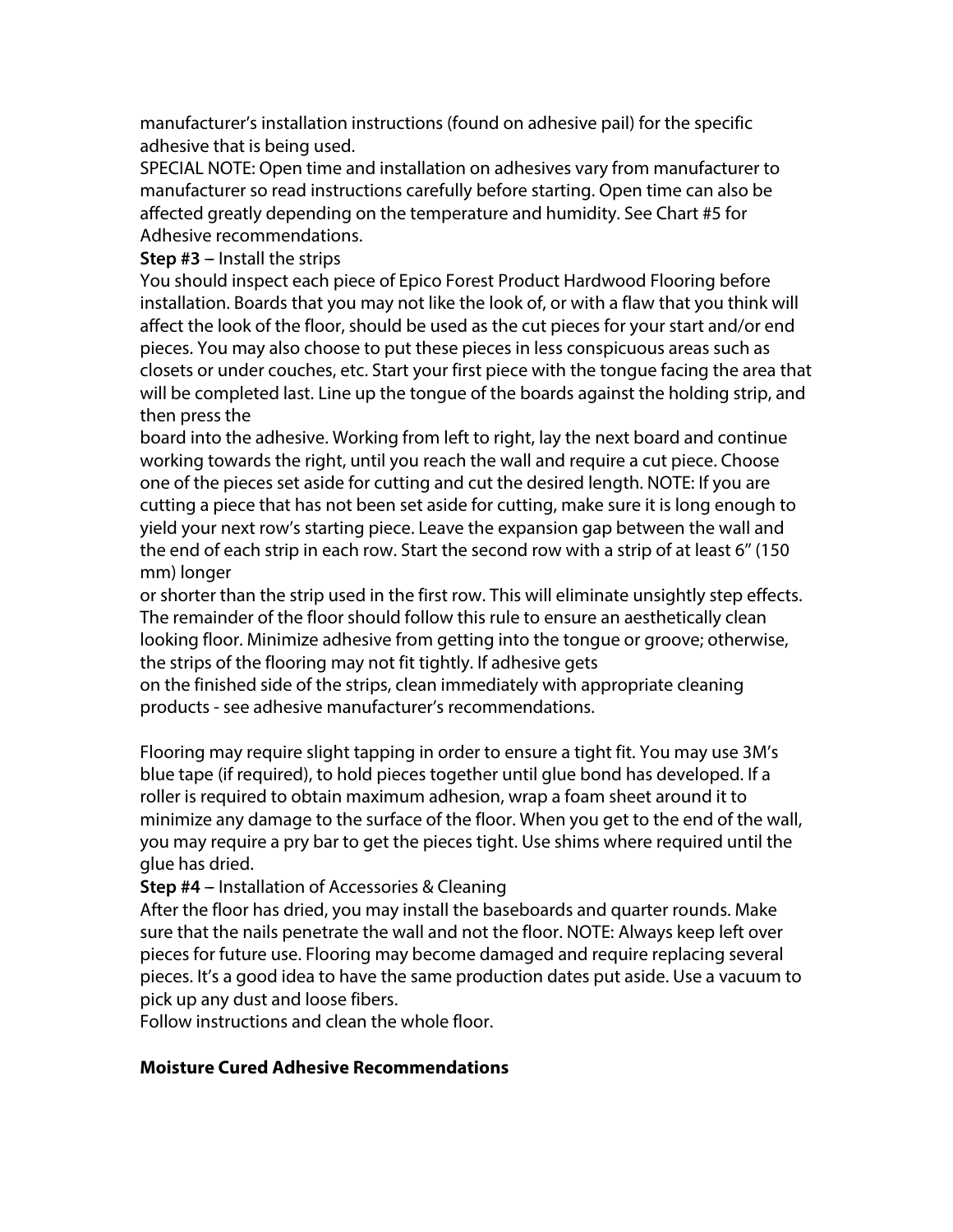For all glue down installations of Ambiance Engineered, or Obsession Royal Stable Sawn, AF2130 or

equivalent Urethane based or polymer adhesives are acceptable. Epico does not warranty the adhesive, check manufacturers warranty information.

# **Floating Floor Installation Instructions**

Sweep and vacuum the subfloor before laying any material. Make sure that any high points in the subfloor are removed, cleaned and sanded and any low points are filled with leveling compound.

# **Life Stepp's Premium Purple Under Pad Installation**

**For installations of Ambiance Engineered or Obsession Royal Stable Sawn.** Step #1 - After the subfloor has been cleaned, roll out Life Stepp's (Epico's) Purple premium 3 in 1 acoustic under pad. Unroll

the under pad with the film coated (shiny side) facing down against the subfloor. Cut the underlayment about 2'' longer than the room length. Butt the edge of the first sheet, (the edge without the

over lapping film), along wall and trim to fit adjacent walls. Bring the edge of the adjoining sheet to the first sheet so that the edges of the foam meet and the overlapping film underlies the second

sheet. Secure the edges of the foam together with tape strips. Repeat this procedure until the entire room is covered; Epico Forest Product recommends running 2'' of underlay up the sides of the walls. This excess will be covered by the baseboards. It will prevent excess moisture from the concrete migrating to the floor.

# **Hand Crafted Royal Stable Sawn Products**

Step  $#2$  – Laying the wood floor



Using the longest pieces available, lay the first row against the longest and straightest wall. Carefully apply glue into top of groove along the whole length of the piece, using glue specially designed for hardwood flooring. Lay the first piece with the grooved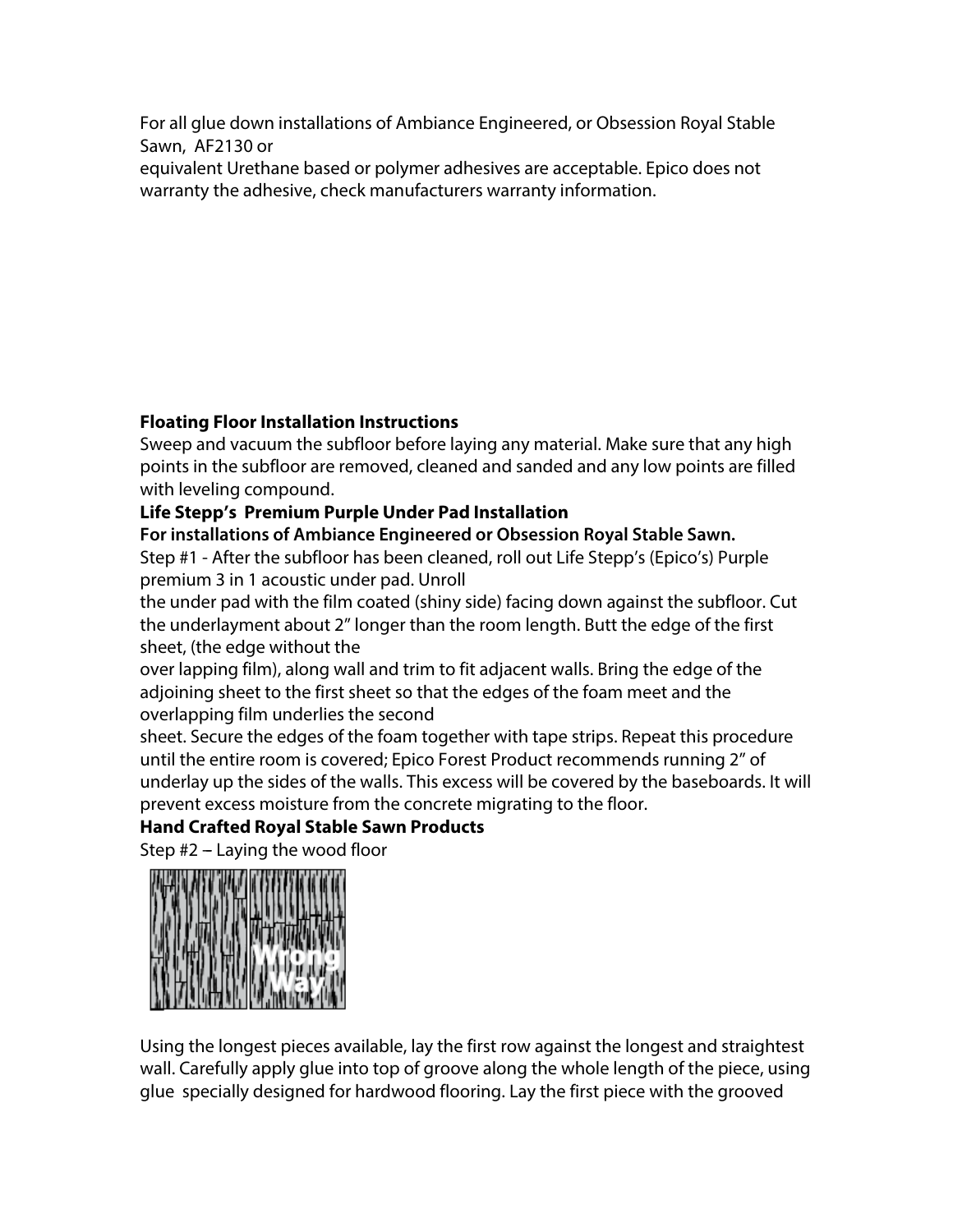edge against the wall. If the wall is not square, use wedges/shims between the flooring strips and the wall to achieve the desired expansion gap. Start the second row with a strip of at least 6'' (150mm) longer or shorter than the strip used in the first row. This will eliminate unsightly step effects. The remainder of the floor should follow this rule to ensure an aesthetically pleasing floor. Clean any glue that gets on the finished side of the flooring before the glue dries. Flooring pieces may require slight tapping in order to ensure a tight fit. You may use 3M's blue tape, if required, to hold pieces together until glue bond has fully developed. Rip the strips for the last row to the required width, not forgetting to allow for expansion. Use a crowbar to ensure tight fitting boards, use shims to hold in place until glue has dried. Remove the shims 24 hours after installation.

### **General Care & Maintenance for all Epico Forest Products Hardwood Floors**

Vacuum and sweep your floor as often as required to eliminate dust and debris from your floor. This may have to be done on a daily basis; depending on the amount of traffic in your home. Never clean your hardwood floor with water or use a cleaner that is mixed with water. Do not use vinegar, bleach, household cleaners or any oil based detergent on your hardwood flooring. These can also leave a greasy and/or cloudy film or damage the finish.

Keep floor mats at all entranceways to keep dirt and moisture from being tracked on your floor. Place walk off mats at all exterior entrances. This will capture much of the harmful dirt before it ever reaches the hardwood floor. Shake out, wash and vacuum mats and rugs frequently.

To avoid water marks, never let spills of any type remain on the surface of the floor. Wipe up spills immediately. Rotate area rugs occasionally to minimize discoloration from sunlight.

Use adequate floor protection (felt pads) under all furniture and chair legs, in order to ease their movements and to prevent scratches and dents. Replace as required or regularly.

When moving heavy furniture or appliances, put a large heavy blanket underneath them to avoid scratches and dents.

Do not wear high heels on your hardwood floor. Spiked shoes exert approximately 1000 pounds per square inch. Old, unprotected tips will dent any hardwood floor.

Try to maintain an average humidity level of 45% in order to

minimize the expansion and contraction in your floor. Use a

hygrometer to help monitor humidity levels through out the home. Available at your dealer.

Minimize surface scratches by keeping your pets nails trimmed.

### **Heavy Gauge or Deep Scratch Repair:**

Vacuum and clean the floor and let the floor dry. If you have removed the finish and stain and are seeing the unfinished wood, use color matched pen & fill stick to color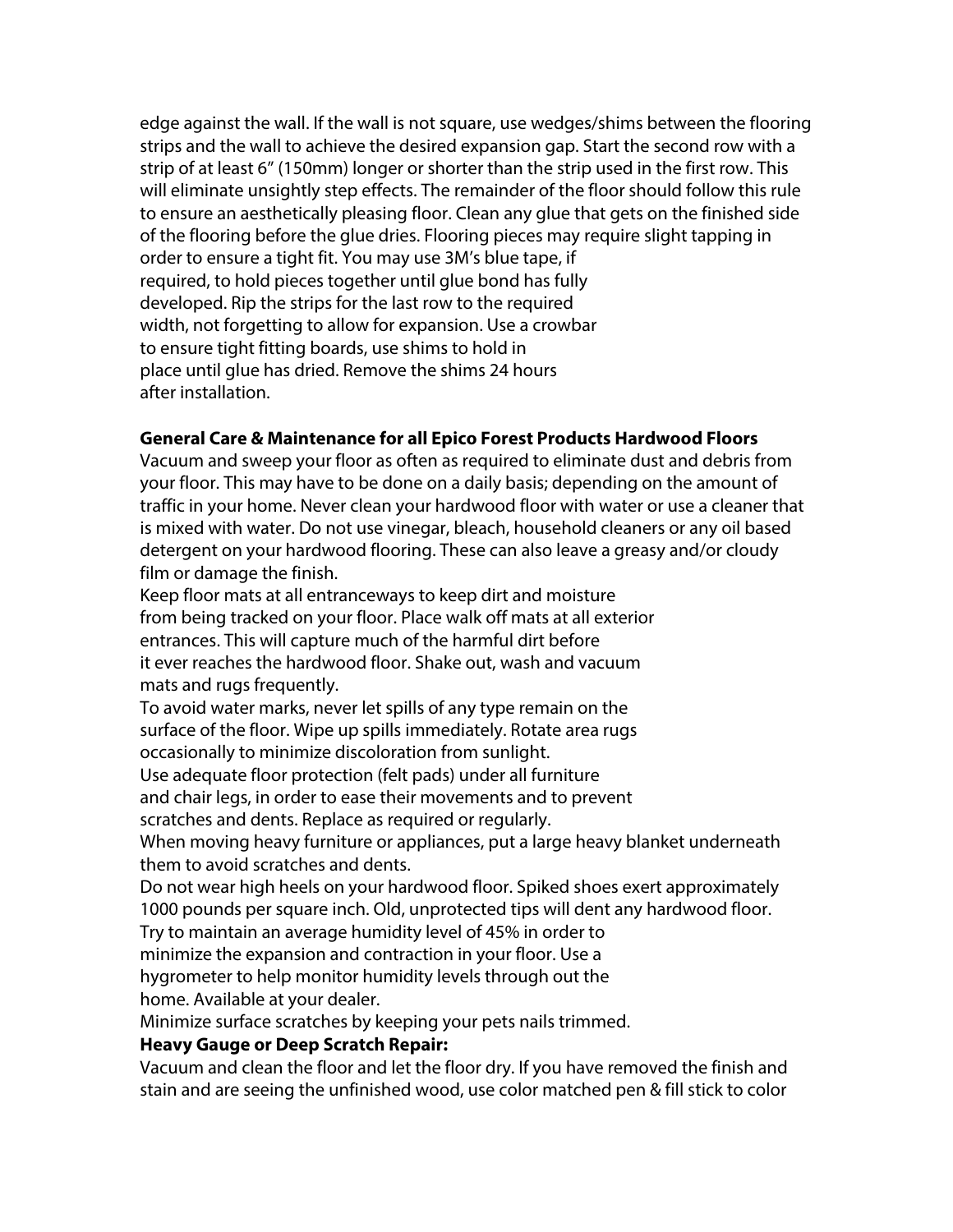the unfinished wood fibers (if the floor is natural no stain is required.) Stay within the line and try not to color on the unaffected area.

#### **Ambiance Flooring Wear Warranties**

30 Year Residential Wear Warranty

Congratulations on purchasing one of the highest quality prefinished hardwood floors. Your premium

Ambiance or Obsession Hardwood Floor will provide you with a lifetime of memorable moments.

Warranty Program takes effect: February 2014 replacing all previous versions.

#### **Warranties**

#### **Lifetime Structural Warranty for Residential Installations**

Epico Forest Products has strict processing controls and every piece is put through a rigorous quality control system. Epico warranties all the product collections to the original owner of a

non-commercial floor in its original manufactured condition to be free from; delamination, milling defects and grading for the lifetime of the floor. This warranty excludes the standard defect allowance

of 5% for widths below 4'' and 8% for 4 1/4'' and over. The relative humidity in the residence must be targeted at 45% and the maximum ranges in the specific product warranty never exceeded. Radiant heat warranty is limited as specified in the radiant heat section. The warranty does not cover the normal movement and reactions of wood to humidity and damages as listed in the exclusion list. To fulfill this warranty, the owner must ensure the pre-installation, installation, maintenance and care guidelines are complied with Epico Forest Products Flooring's liability for this warranty is limited solely to the defect amount in excess of the standards above and is for the flooring material only.

#### **Residential Wear Warranty: 30-Year finished floors- Ambiance**

This warranty guarantees to the original purchaser that the standard ambiance finishes will not wear through or peel for 30 years from the date of purchase. Oil and Custom gloss finishes are not covered by this warranty. The product must be in its original purchased condition. The wear warranty is applicable to non-structural defects only. Checks, lines or peeling that appear on the surface of knots, checks, cracks, holes, color variation and other related natural character allowed for in the grades are not covered under this warranty. The floor must be installed and maintained in

accordance to Epico 's installation and maintenance guidelines. See warranty exclusions for other limitations.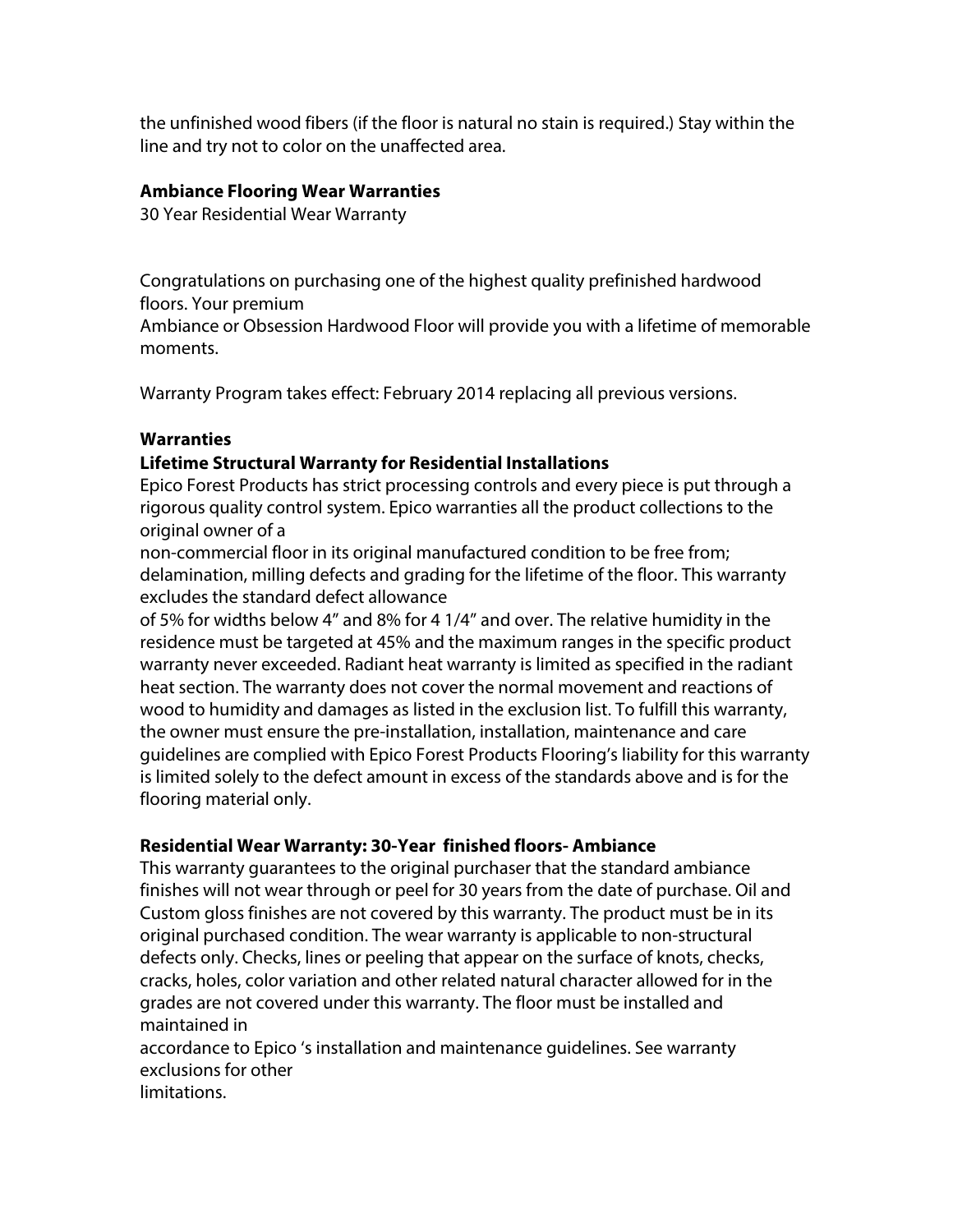### **Residential Wear Warranty: 40-Year finished floors- Obsession**

This warranty guarantees to the original purchaser that the standard ambiance finishes will not wear through or peel for 30 years from the date of purchase. Oil and Custom gloss finishes are not covered by this warranty. The product must be in its original purchased condition. The wear warranty is applicable to non-structural defects only. Checks, lines or peeling that appear on the surface of knots, checks, cracks, holes, color variation and other related natural character allowed for in the grades are not covered under this warranty. The floor must be installed and maintained in

accordance to Epico 's installation and maintenance guidelines. See warranty exclusions for other limitations.

### **Humidity Control (Gapping, Cupping and Splits)**

Relative Humidity is the ratio of the actual amount of water vapor contained in the air at a given temperature to the maximum amount of water vapor that the air at a given temperature can hold,

expressed as a percent. In other words, relative humidity is the absolute humidity divided by the absolute humidity at saturation of air at the same temperature. Wood is a hygroscopic material. Always containing water, it constantly exchanges water vapor with the

air, picking it up when atmospheric relative humidity is high, and giving it off when relative humidity is low. Since wood swells as it adsorbs water, and shrinks as it releases water, both its moisture content and its dimensions are controlled by the relative humidity of the surrounding air. Wood moisture contentis equal to the weight of water contained in the wood divided by the oven dry weight of the wood, expressed as a percent.

Inside homes however, where the relative humidity (RH) of outdoor air drawn inside is drastically altered by heating it and cooling it without humidification or dehumidification. Wide seasonal swings in relative humidity in wood moisture content

and dimension changes occur. Since warm air can hold more water vapor than cold air, the relative humidity of air with a certain absolute humidity can be changed by simply changing its temperature. If in winter, for example, outside air at

20°F (-6°C) and 65% RH is drawn inside and warmed to 70°F (20°C) without

humidification, its relative humidity drops to about 10%. In

summer, outside air at 70°F (20°C) and 60% RH that flows into a basement at 60°F (15°C) will end up at 82% RH. In order to minimize this movement, the relative humidity must be maintained according to product specifications for Pioneered solid anything higher and the flooring will start to cup, anything lower and the floor will start to gap and may check and split in winter months.

# **Special Note for Royal Solid Sawn**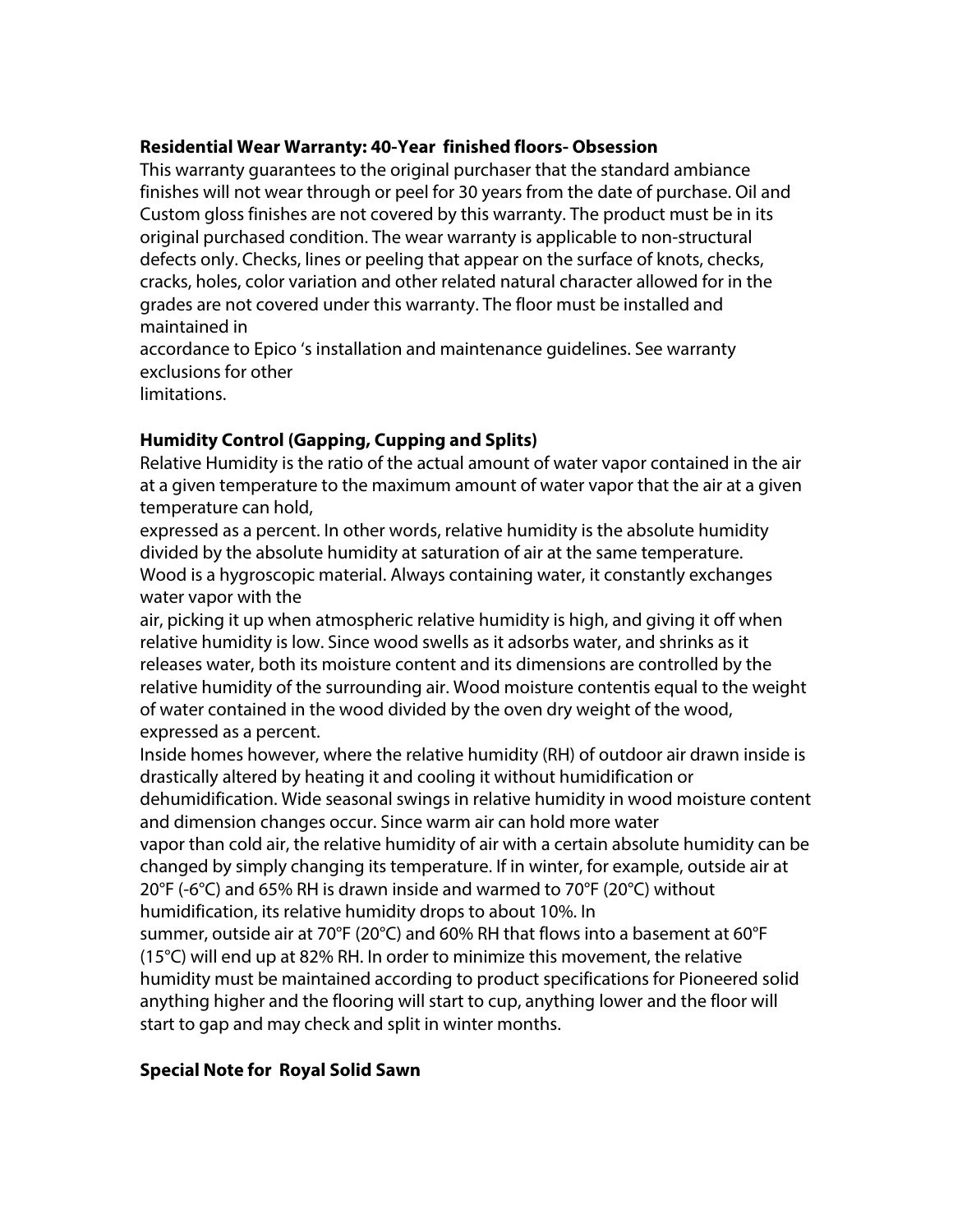Although these products are more stable, they can still react to changes in relative humidity according

to the season. Minor cupping, crowing, face distortions, etc, is considered normal when near the limits

of the stability warranty and is not covered under this warranty. Raising or lowering your humidity level

towards the middle of the warranty range will resolve this issue.

Royal Solid Sawn Flooring will perform extremely

well with high humidity. However, if the humidity drops below warranted levels the face lamella will start to contract. The construction of these products is such that the core material will minimize the face lamella's contraction. If the humidity drops below warranted levels the core will continue to do its job and minimize the contraction again. However, there comes a point where the face lamella is under so much stress, and the core is not allowing the face to move (minimize cupping) that the face lamella has no other choice but to relieve its pressure by stress cracking. Stress cracking is NOT covered under this warranty.

Epico Epico Forest Product manufactures and stores solid wood flooring in a controlled environment. It is important to check and document both the ambient humidity and the moisture of the subfloors in the rooms before installation. Humidity outside the allowed range or subfloors more than 2% difference in moisture on 3-1/4'' and wider floors (4% difference on 3'' and narrower) will cause the floors to expand/shrink and cup.

Wet subfloors and high humidity environments can cause gapping and create splits as the wood dries and returns to a normal humidity levels. Un-insulated heat ducts or radiant heat also cause extreme

drying leading to gapping and splitting. Gapping, Cupping and splits resulting from moisture & humidity excesses are not covered under Epico's Warranty. Generally, wood flooring should not be installed over crawl spaces. If necessary, ensure the crawl space has a 6 mil CGSB polyethylene over all exposed earth and that sufficient cross ventilation exists in order that no moisture accumulation occurs. Follow local building codes.

# **Radiant Heat Instructions & Warranty**

New Concrete that is less than 60 days Old - Radiant heat must be turned on and left on for a period of

45 days prior to installation of the Obsession flooring material. Turning the radiant heat on will allow the moisture that is in the concrete to evaporate from the concrete. If the concrete is not dried and the floor is installed, the moisture that is in the concrete will migrate into the wood floor. Perform a calcium chloride or polyfilm test to determine moisture content of the concrete. The Radiant heat must be turned off for at least 48 hours prior to installing any flooring for a conditioning period. Older Concrete – Heating and or cooling concrete must be done slowly. Obsession flooring requires that the radiant heat be turned on for a minimum of 72 hours prior to installing Epico Forest Product flooring material. Epico Forest Product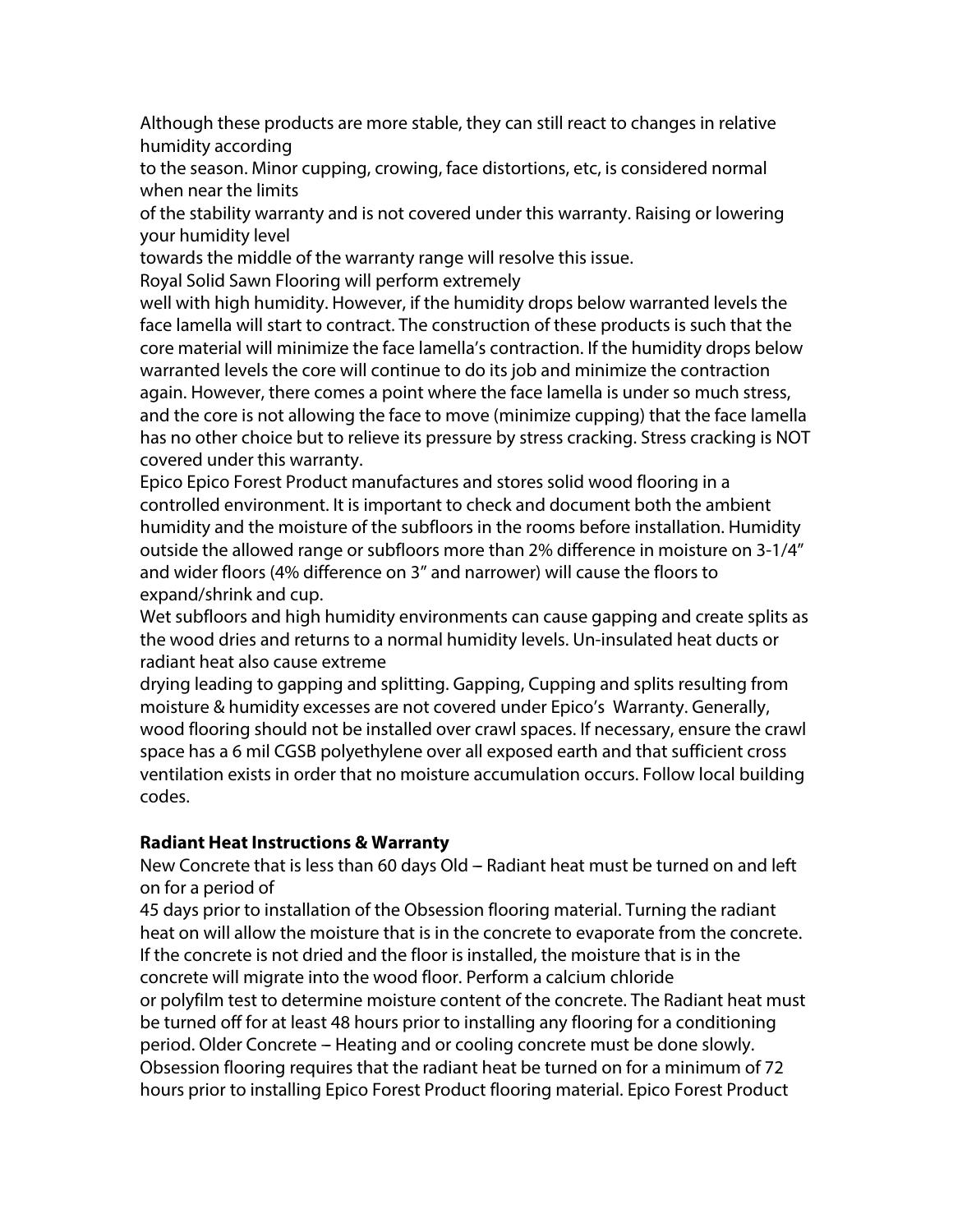flooring also requires that the radiant heat system be turned off for at least 48 hours prior to installing any flooring. Turning the

heating system off allows for the concrete to properly condition.

Note: Not conditioning the concrete will void all Epico Forest Product Warranties. Maximum Tube Temperature out of boiler: 129°F (54°C)

Maximum Concrete Temperature: 81°F (27°C) (Below hardwood flooring)

\*\*IMPORTANT \*\* when using any radiant heat system other than the in slab system referred to above,

you must confirm with your heating contractor that the Maximum Temperature of the surface of the

subfloor (below the hardwood flooring) CANNOT EXCEED 81°F (27°C).

The humidity level in the home MUST be maintained ABOVE the listed levels in order to validate the warranty \*.

Ambiance Solid Hardwood Flooring 40%

Ambiance Engineered Hardwood Flooring 40%

Obsession Royal Stable Sawn Flooring 25%

A common problem that happens is that the floor will cup and/or crack when the radiant heat is "cranked up" by individuals that are cold. Cranking the heat above the maximum temperate recommended by Obsession will void the warranty. In order to confirm that the floor maximum temperature is not exceeded Obsession will require ''thermal sensor stickers'' to be applied in strategic areas of the floor and heating system. Thermal sensor stickers are strips of tape with crystals that change to black at a specific temperature. If the heat on the substrate below the hardwood flooring exceeds 81°F (27°C), or the tube temperature out of the boiler exceeds 129°F (54°C) these crystals will turn black. Once they turn black you cannot reverse the color change. Obsession flooring will require 1 thermal tape to be placed on the main tube coming out from the heating unit in the home. Obsession flooring will also require a thermal sensor tape on the subfloor placed within 6'' of the wall and the sensor must be placed over the heat tube. Thermal sensors will be mandatory in order for Epico Forest Product to warranty radiant installations. If using radiant heat systems other than concrete slab,3 sensors must be place in various locations on the floor. If a problem occurs and Obsession is required to inspect a potential claim, Obsession will require that these thermal sensors are removed for verification of temperature. If these sensors are not available to Obsession in accordance with our installation guidelines, the claim will be denied. It is extremely important that the

sensors be placed in an area where it can be extracted by Obsession for temperature verification. Obsession requires that the installer draw a diagram on the placement of the sensors in the main heat floor area. This diagram must be submitted to the homeowner and to Obsession Flooring for record keeping.

The Radiant Heat Compliance form must be completed and signed to validate radiant heat warranty.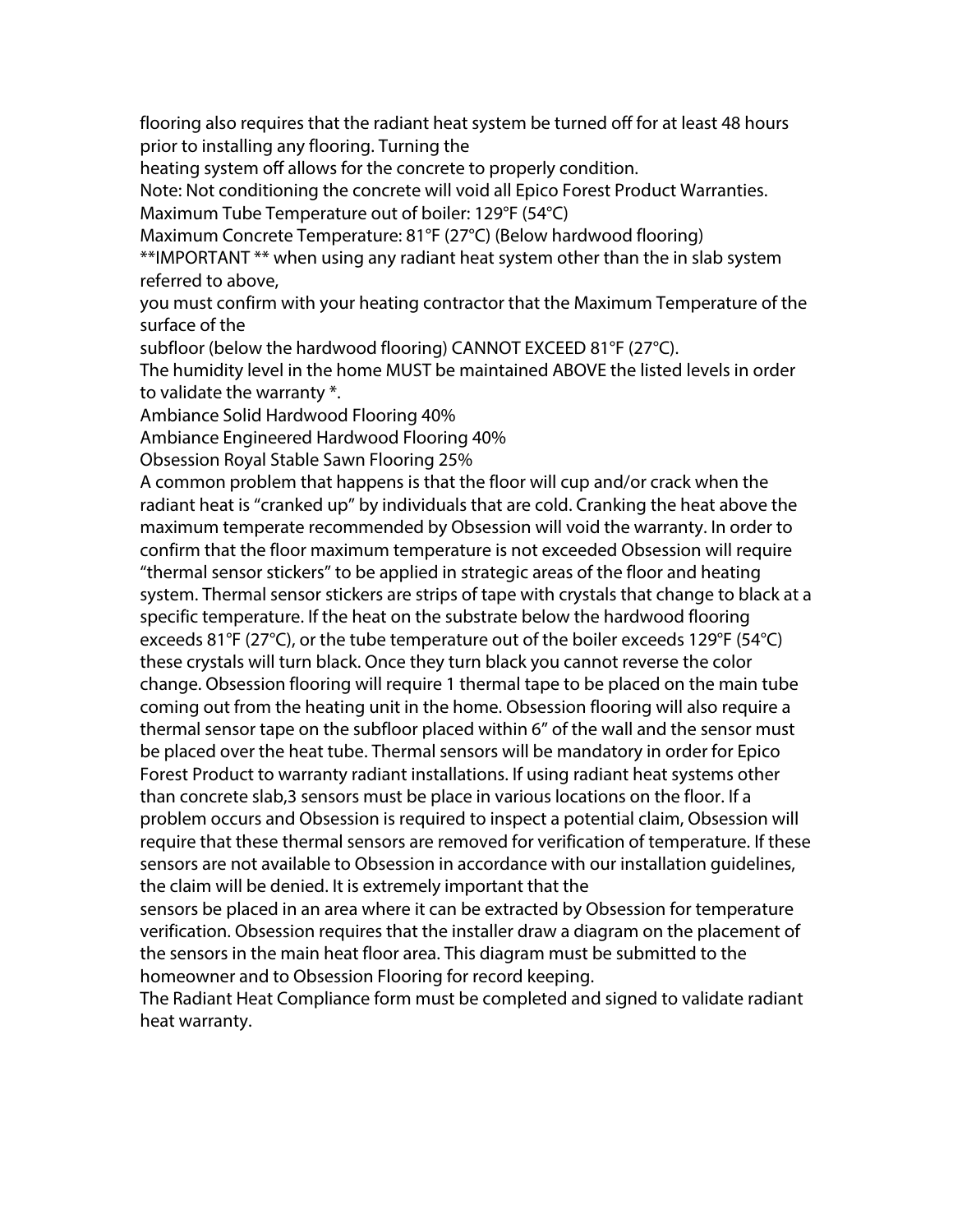A copy must be submitted to Obsession Flooring with the purchase order when ordering a floor. It is the responsibility of the dealer to provide this completed form when ordering material. In signing this

compliance form it is agreed that the homeowner will not exceed the maximum temperature as per the above mentioned Obsession guidelines. It is also agreed that the thermal sensor strips will

be installed in accordance with these guidelines. The homeowner will also keep a record of the placement of these sensor strips so that they know where the location is, and will make them

available for extraction in the unlikely event of a claim.

#### **Installation on radiant heat system**

Species products Hickory- No Maple- Yes\* Red Oak- Yes\* White Oak- yes\* Acacia - No Effective February, 2014

\* Indicates species that are more susceptible to movement and special attention must be taken to adhere to maximum temperatures.

For more detailed information about the Radiant heat warranty, please contact an Epico dealer.

# **Warranty Exclusions**

### **The following are excluded from all Epico, Obsession or ambiance warranties**

Any damage or failures, but not limited, to the following are not covered by Epico's warranty.

The finish wear surface must be easily noticeable and cover at least 15% of the total floor area for a claim to be considered.

Damage or structure failure relating to installation and interior conditions that do not comply with Epico's installation requirements.

Damage due to improper care or failure to comply with Epico's maintenance and care instructions.

Structural Defects natural in the wood where the finish cracks, contains voids, or color variation that appear on the surface of a knot, check, split, hole or similar naturally occurring wood character in the grade.

Natural expansion, contraction and tensions caused by woods reaction to humidity variations.

Wood displacement due to nailing, stapling or installation (i.e. Dimpling & Nail pops) Gloss changes due to wear or use, including variation in replacement boards.

Damage due to water, spills, steaming, excessive cleaner, wet mopping, moisture, sink /dishwasher /

pet bowl / planter spills that will cause distortion of the wood and blistering and peeling of the finish.

Dents, scratches, high heel marks, pet damage, chemical & adhesive damage. Use of tape except 3M blue tape.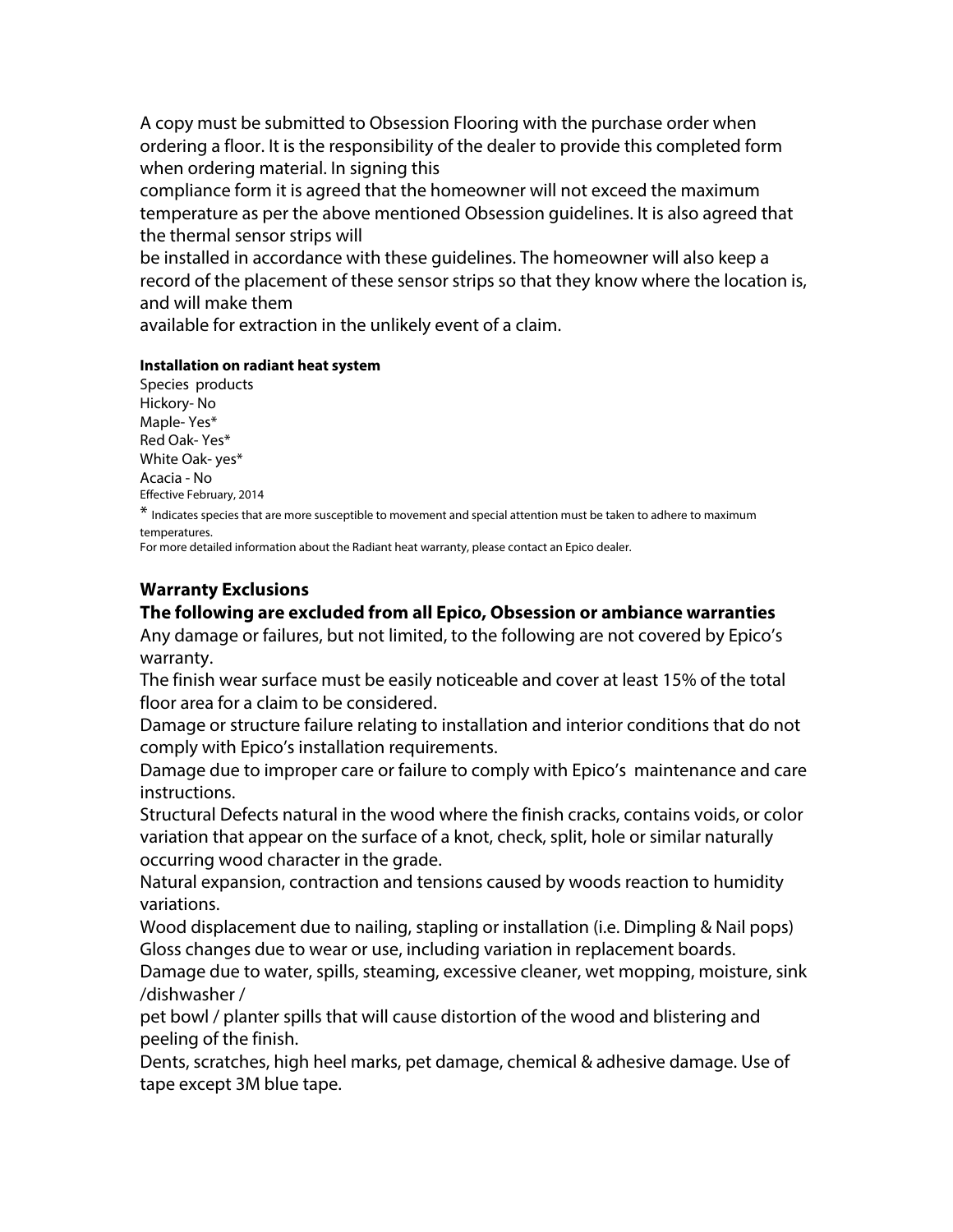Natural discoloration of the finish, aging, fading or darkening of the wood and excessive exposure to sunlight, including uneven discoloration under rugs & furniture. Natural color and character marks in the wood as allowed in the grade (Samples do not show all possible character marks allowed in the entire floor).

Environmental extremes of heat, dryness or humidity that exceed the product specified humidity range.

Construction damage, in particular on textured surfaces, can contaminate the naturally occurring or intended undulations in the surfaces (I.e. Drywall dust). In all cases, any warranty, remedy, or repair must first be approved by Epico Forest Products Hardwood Flooring.

Action taken prior to Epico's approval will void the warranty claim.

The corrective action to remedy any warranty issue is the exclusive right of Epico Forest Products.

This Warranty only applies to defects in excess of the 5% on boards under 4'' and 8% on boards 4 1/4'' or over.

Epico Forest Product's liability under this warranty is limited to the replacement or repair, of any portion of the floor, solely at Epico's discretion, and only up to the total purchase price of the floor (excluding installation).

Epico will not be liable for other costs, including labor, installation, moving, or accommodation costs.

The warranty is only to the original purchaser and cannot be transferred. Any defect or warranty claim must be submitted in writing to Epico Forest Products within 6 months of the occurrence of the issue giving rise to the claim.

# **Filing a Claim**

To file a claim, contact your authorized Epico Forest Products Dealer or Builder where you made your purchase. They will assess and complete a claim form if warranted, that will require the details of original purchase, payment confirmation, installation, environment conditions and details of the issue.

Epico at its discretion reserves the right to: be provided detailed pictures of the floor, access for inspection, and/or removal of samples for analysis.